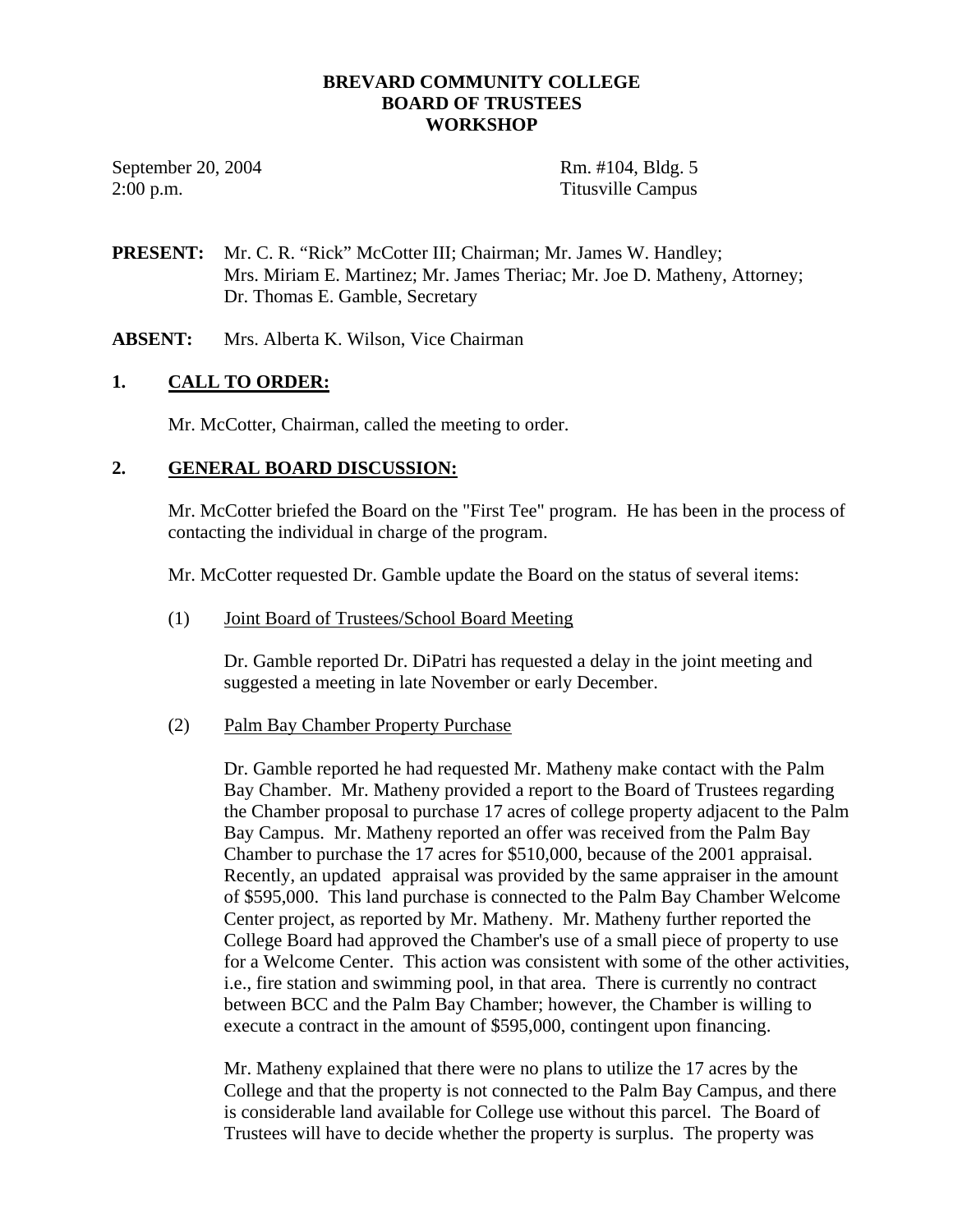deeded to sell to help make up the loss from the Brevard Labs project. Dr. Gamble reported the only instruction facilities anticipated would be near the current Palm Bay Campus facilities.

 Further discussion was held on the Palm Bay Chamber plans for the 17 acres, if it is purchased.

 Mrs. Martinez indicated she felt the Palm Bay Chamber use proposal is a good idea; however, asked what would be done with the \$595,000.

 Mr. Theriac said he would not wish to dispose of college property unless there was a compelling reason.

 Mrs. Martinez commented if the Palm Bay Chamber can make a case on how the proposed project can assist the community, it would be taken into consideration. She requested communication be made with the Chamber to present their proposal to the Board of Trustees.

 Mr. Handley felt the College had been generous with the fire station, aquatic center and consideration should be made on the College's needs in a period of 20 to 30 to 40 years in the future. Mr. McCotter felt that at some point the Palm Bay Campus may get built up and although the property in question is separated and it might be a positive move to sell, possibly 30 to 40 years in the future there may be growth and a need for the property by the College.

 Mr. Matheny will contact the Palm Bay Chamber representative to let them know the College is considering their proposal and to ask if they would be willing to provide a report to the Board of Trustees.

### (3) Brevard Museum

 Dr. Gamble reported he met with Mr. Tom Jenkins, Brevard County Manager, notifying him of the interest in the museum property, but not in running the operation; however, indicated to him that the College could probably find a location for some of the exhibits. Dr. Fettrow serves on the Brevard Museum Board and has reported to Dr. Gamble that the Brevard Museum is not at the point to take this kind of action. In the event the Brevard Museum may need assistance, it may be put back on the table. Dr. Gamble indicated the interest by the College would be for a nature lab for biology. A NASA storage container is located on the property, which would have to be dealt with. Dr. Gamble reported the City of Cocoa has leased the property from the County for a period of 99 years for the museum site.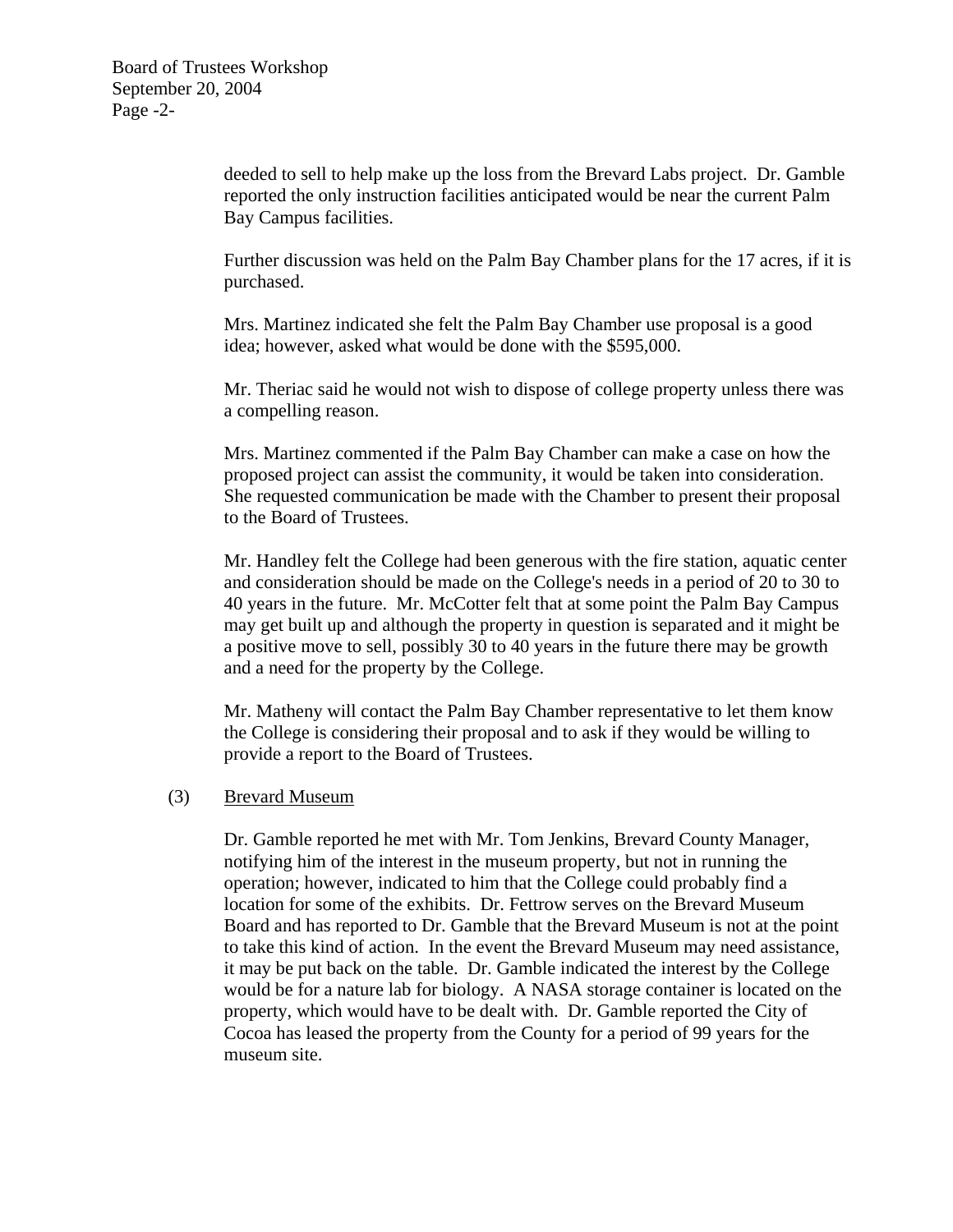### **3. REVIEW OF PRESIDENTIAL EVALUATION PROCESS/CONTRACT:**

Mr. McCotter asked Mr. Matheny if he had contacted other colleges regarding their presidential review process. Mr. Matheny responded he had not done so, as he thought the Board of Trustees had opted not to go that direction.

 Mr. McCotter reported Mrs. Wilson wished to review the Community Contact List to ensure it is a correct depiction of the community.

Mrs. Martinez reported in preparation for this discussion she had contacted a person who is an expert with evaluations to prepare information on best practices. She explained that 80% of the evaluation should be based on objectives for the year, depending on completion and the remaining 20% based on behavioral or soft based. Typically it is never less than 75% for measurable objectives. Input to be considered should come in based on a 360 degree type of evaluation input from subordinates, students, peers and the Board members. Questionnaires or surveys can be used as tools in this area. The Board of Trustees may push to do something different. Her sense is to do objectives which are key for the fiscal year and make sure they are a measurable part when it comes to behaviorals. Mrs. Martinez further reported her contact said to look at the salary of executives in the spread doing similar work and if the person being evaluated is meeting the objectives he should be about media of the range or a little below.

Mrs. Martinez said that the Board has not decided on what the evaluation split is in terms of accomplishments of objectives of the mission versus the soft issues. This evaluation has weighed heavily on input from some of the community members. The contacts with the community should be done in more of a survey process. Mrs. Wilson has offered to assist in providing information regarding the stakeholders.

 Mr. McCotter asked Mr. Handley what other information he would like to add to the evaluation that is not currently included.

 Mr. Handley indicated there have been discussions about having objective measurables in place for the appraisal. Mrs. Martinez explained that this information has been provided as part of the evaluation and in the Quarter Goal reports.

Mr. Handley requested a form be used to determine a method to measure the accomplishments.

 Mrs. Martinez commented the form is only a small part of the evaluation. Another column could be added for the evaluator's comments on achievement.

 Mr. McCotter recommended adding an item regarding performance. Item, "Evaluator's Assessment," will be added to the evaluation form as number one. Mrs. Martinez explained that Dr. Gamble would then complete the form and the Board of Trustees will write in their comments.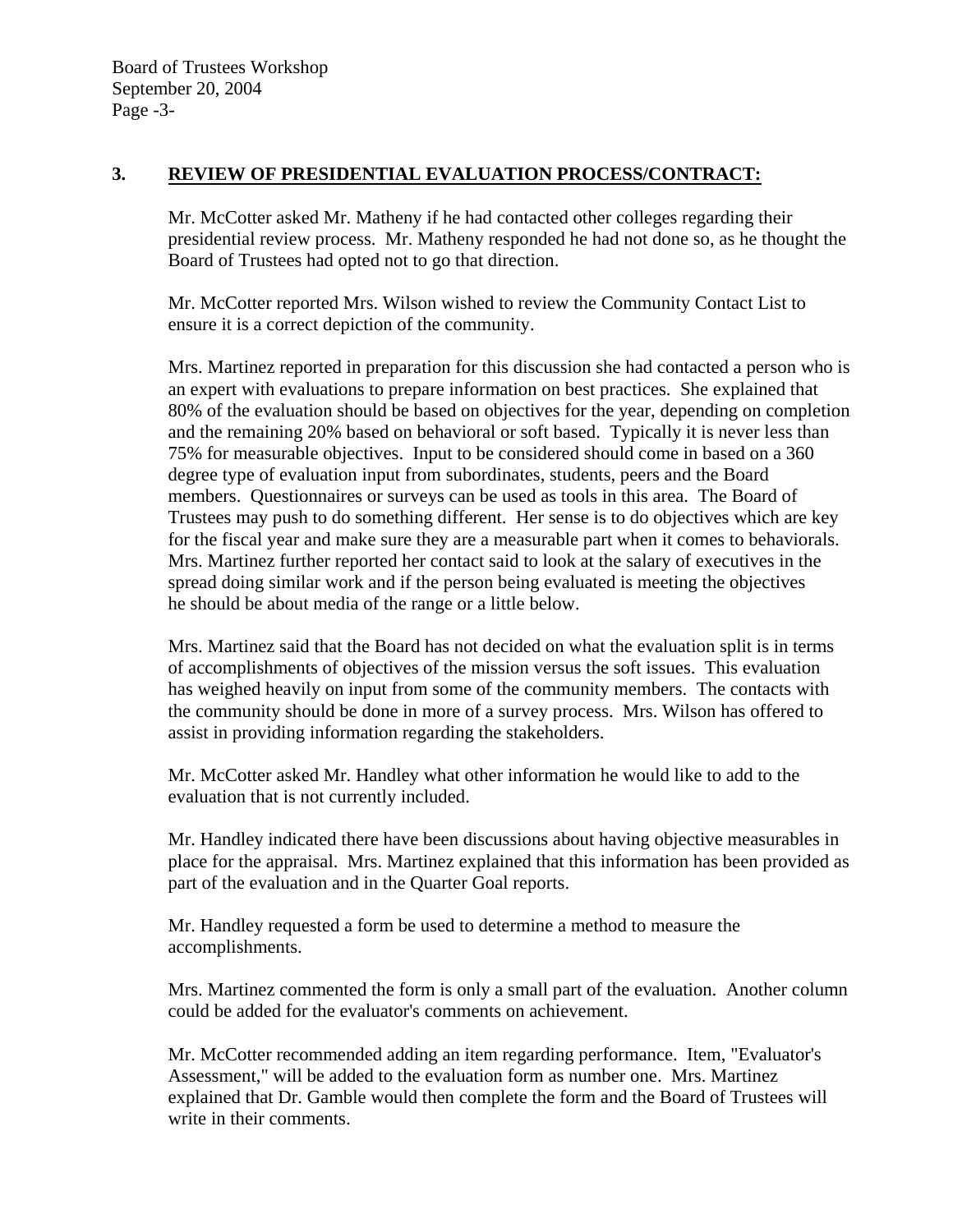Mr. Handley requested there be an area on the form saying the president is leading the college forward and making it a better place. There needs to be a way to measure the leadership.

Mrs. Martinez reported the objectives now have been concrete objectives and the Board needs to decide if this is what is meant by leadership.

Mr. Handley further explained he is seeking a way of defining actions on Dr. Gamble's part and a way of measuring actions to give a handle on whether these have been accomplished. An example he mentioned was BCC's ranking among America's community colleges.

 Dr. Gamble mentioned that BCC was selected in the top five across the country on application of technology for learning and administration by AACC. He further suggested that the customer satisfaction surveys and faculty and staff surveys were good tools. If BCC has set as a specific goal to increase enrollment to 5%, then this is a measure. The quarterly reports provided to the Board provide a subset of the accomplishments. Dr. Gamble recommended the Board can provide ideas for goals and set a measurement, but would want to compare it with other colleges to determine if the request is reasonable.

 Mrs. Martinez discussed that for results or numbers, if the Board is not happy with the methods, they should place this in the Section 1 list and Dr. Gamble would provide a report on how it will be accomplished.

 Mr. Handley felt the objectives measure for the evaluation should be 60% and behavioral should be 40%.

Mr. Theriac commented favorably regarding Dr. Gamble hiring Dr. Joe Lee Smith as College Ambassador. He understands it may take some time for the inertia for the increase in numbers. Regarding the evaluation, it may be that the numbers are not required right now, although the action would be taken in consideration as an effort for improvement.

Mrs. Martinez indicated factors should be taken in consideration such as the economy, what is happening within the community and the state of the community as influences.

 There may be an objective for the year; however, an unavoidable occurrence takes place which prevents the goal from being accomplished and credit should be given for the effort.

 Mr. Theriac discussed the two issues he felt important which are to increase minority enrollment and a closer relationship with UCF. He has seen a positive response which should weigh heavily on the evaluation.

Dr. Gamble reported there has been a Board of Trustees goal every year to increase minority representation and the college has seen improvements for staff and students; however, regarding faculty, the college has tried a number of approaches to increase this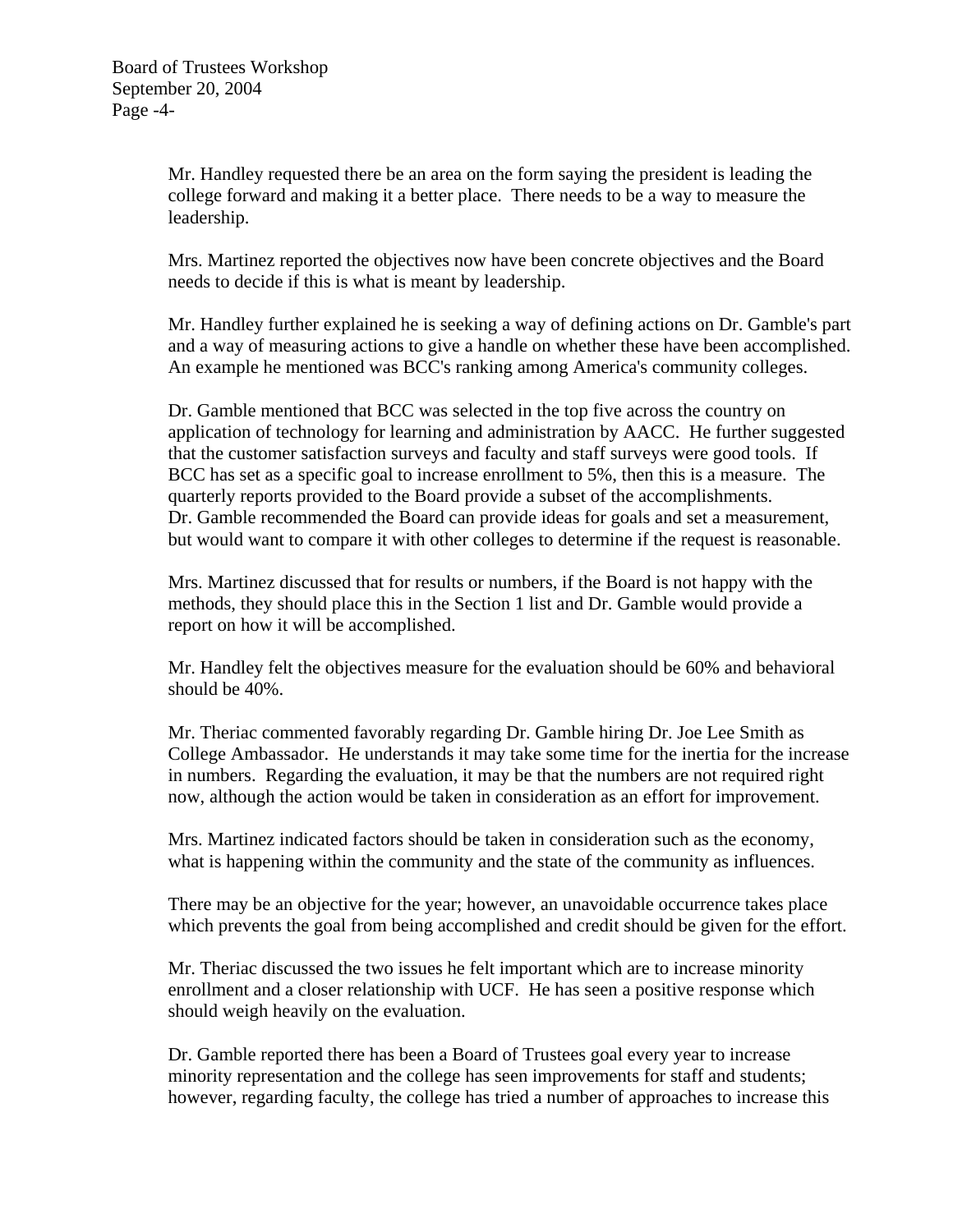area of representation. Dr. Smith has been hired to assist in this effort, and Ms. Teri Jones has been assigned a position to lead the minority recruiters.

 Mrs. Martinez reported BCC faced one of the biggest cuts in budget, so it was not possible to increase the minority faculty number a significant amount as there were no openings.

Mr. Theriac reported Drs. Hitt and Hickey (UCF) are impressed with Dr. Gamble's work. Dr. Gamble reported he is waiting for approval from UCF regarding the white paper. Mr. Theriac reported UCF would like to showcase the 2+2 program with BCC. Dr. Gamble reported on benefits with the 2+2 program, which include shared resources.

 Dr. Gamble indicated the Board of Trustees could request BCC be an integral part of the 2+2 program with UCF, which has been done through the expansion of space with facilities, an increase in shared faculty and joint facility use. It would be clear that action has been taken to increase participation in the 2+2 program; however, there would not be a clean number to use as a measurable. Mr. McCotter reported evaluation item #13 addresses linkages and this is the area where the president would be graded on the relationship with UCF and the School Board.

Mr. McCotter asked if it was too late for the Board of Trustees to get some solid objectives to review at the next meeting. Mrs. Martinez requested Dr. Gamble's inputs. Dr. Gamble indicated the Board of Trustees would be developing the "Ends" for 2004-2005. It was agreed that individual Board members and Dr. Gamble will develop their own lists of Ends for 2004-05 and send them via e-mail to Terry Martin to compile the suggestions to e-mail back to everyone in advance of the October Board meeting.

 Dr. Gamble will compile this information and e-mail it to the Board. Mrs. Martinez suggested a good place to start is Section 100 of the College Policy Governance Manual.

Mrs. Martinez reported she will rewrite the evaluation section for the Policy Governance Manual to include the changes.

Mr. Matheny suggested discussing this with Mrs. Wilson.

Mr. McCotter felt the customer satisfaction and faculty/student satisfaction surveys are important. He requested that Dr. Gamble prepare another survey which would be sent to community and business people, which is heavily weighted to the members of EDC and people who work with the Workforce Board. Mrs. Martinez asked if the Board wished to add the survey to the Community Leaders and do without the need of the Board Chairman making individual contacts. Mr. McCotter felt this may be a way to do the community section.

 Mr. McCotter asked if Mr. Billings could put together a survey to go out to the stakeholders and business owners. Dr. Gamble added one of the advantages of the community college sector is the actual customers are students who are local residents.